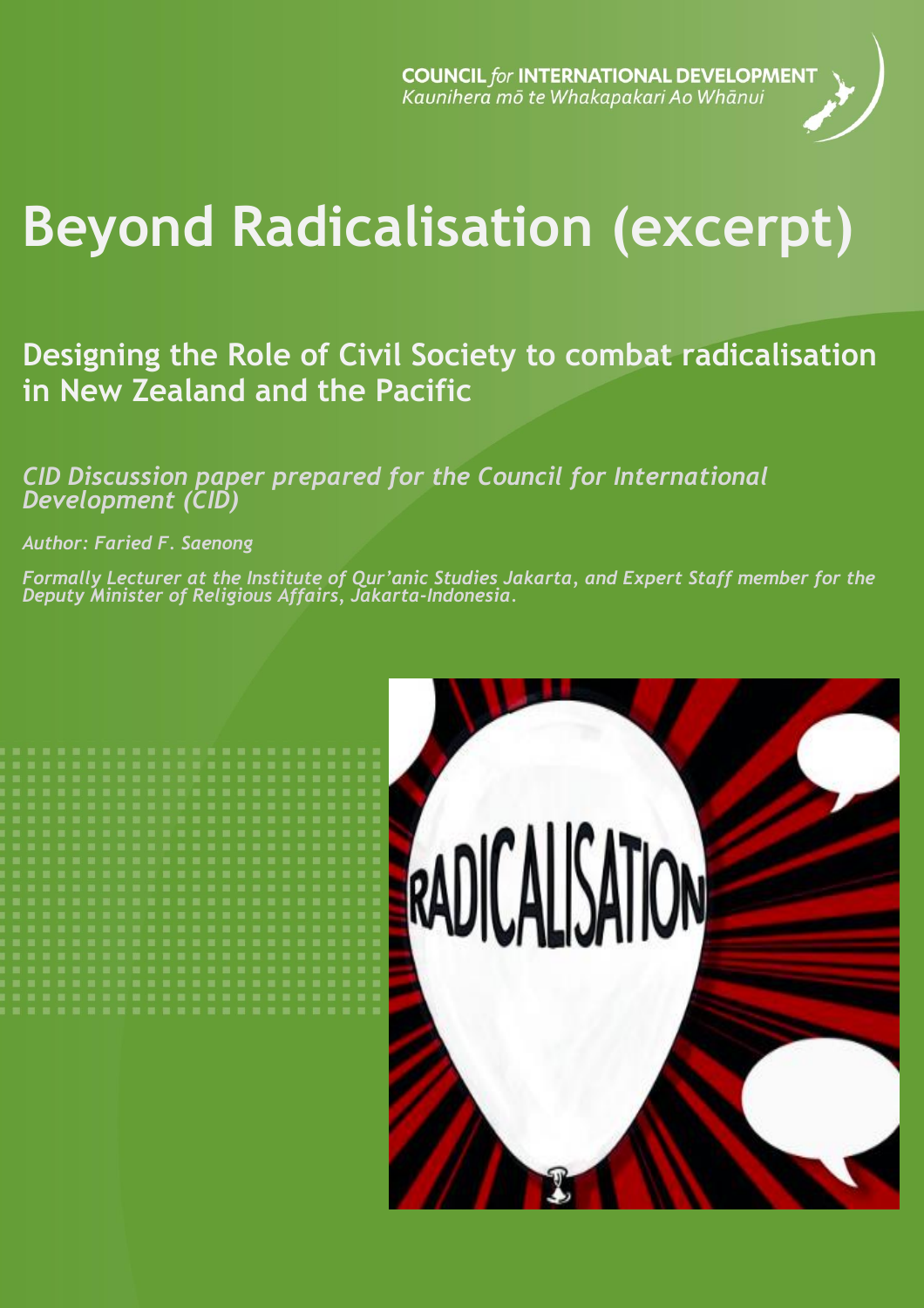# **1.0 Introduction**

The spread of Islam in these countries (Pacific Islands) will pose a grave threat to Australia, New Zealand, Singapore and other Non-Muslim Countries in this area.

(Margaret, 8 August 2007) $<sup>1</sup>$ </sup>

Before March 15, you might have thought that New Zealand and the Pacific island countries would be immune from terrorists attack, whether from white supremacists or from the geographically long reach of ISIS. However, radicalisation, terrorism, and violent extremism are real threats to international peace and security globally, regionally, and nationally. Other regions which are geo-politically 'away' from zones of conflict including New Zealand and other Pacific island countries are no exception. My focus here is on the threat from Islamist radicalisation in New Zealand and the Pacific region, and how to effectively respond. The principles could be applied to terrorist threats from white supremacism too, although my primary focus in this paper is on Islamist radicalisation.

New Zealand has not been immune to this threat. A female Somali refugee Asha Ali Abdille was sentenced to nine years for trying to hijack an Air New Zealand aircraft (Hallett 2010). A Maori man, Kireka-Whaanga openly announced his full support for ISIS and suggested Kiwi fighters should not be stopped from joining ISIS. He used the ISIS emblem to say "I am a Muslim and I support Islamic State" on his profile picture on Facebook (Wall and Sharpe 2014). A Hamilton Kiwi, Mark John Taylor (who also goes by the name Muhammad Daniel or Abu Abdul Rahman) was designated a terrorist by the US for fighting for ISIS in Syria (Wright 2017). In mid 2016, two young New Zealand men, Imran Patel (26 years old) and Niroshan Nawarajan (27 years old) were the first in New Zealand to face charges associated with homegrown radicalisation (Dennett 2016). Just earlier this year, after being radicalised online, a Kiwi teenager left school at the age of 15 and planned a mass killing in Christchurch (Clarkson 2018). We now know that a terrorist attack in that city was infact being planned by a white suppremacist, and our Security Services appeared to have no idea. Overall, the New Zealand Security Intelligence Service (SIS) has about 30 to 40 people in New Zealand on its watch list as people who could be associated with Islamic State (Watkins 2017).

Throughout its history, New Zealand has not been immune from violent threats that would be described as terrorism. Beath (2012) listed at least six related-terror threats in New Zealand. In 1913, a blasted bomb smashed a rail system transporting coal from Denniston on the West Coast of the South Island, during a widespread industrial strike; in 1951, a rail bridge was blown up to unsettle coal supplies; in 1969-1970, military basis and some other sites were bomb-blasted to protest against the Vietnam War; in 1982 there was an attempt to bomb the Wanganui police computer centre; in 1984, a bomb exploded at the Trade Hall in Wellington, related to an anti-union act; and in 1987, the Greenpeace ship, Rainbow Warrior was blown up by French secret agents.

The Pacific is not the peaceful place we would like to think. In 2008, Fiji's government reestablished the Fiji Intelligence Service (FIS) after being abolished in 1999. This revival by the Bainimarama administration has been linked to global rising terrorism threats, especially the

l

<sup>1</sup> [http://www.danielpipes.org/comments/105700 Accessed 21.09.18](http://www.danielpipes.org/comments/105700%20Accessed%2021.09.18)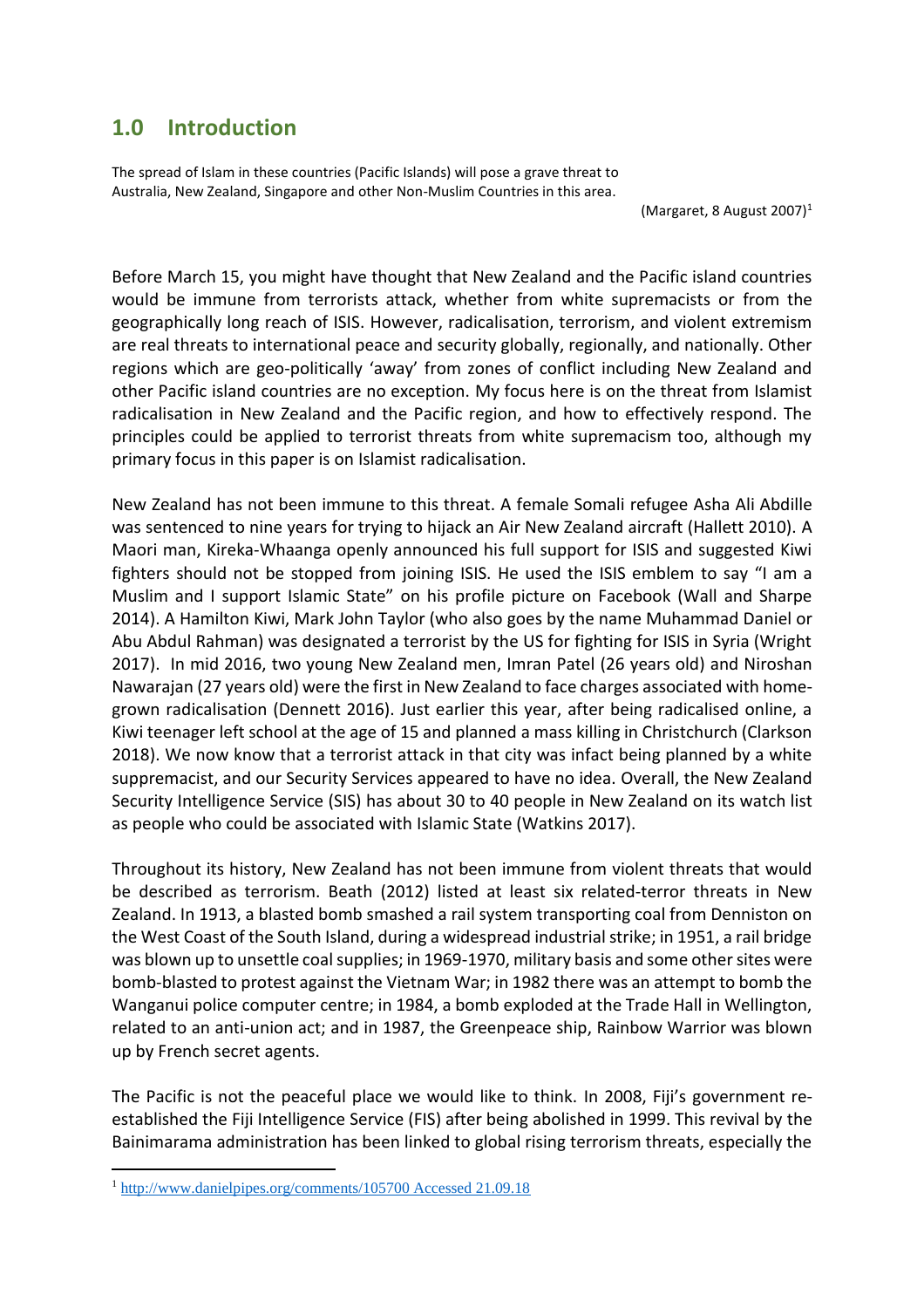events of 9/11 in 2001 and Bali bomb blast in 2002 and 2005. Undeniably, the reestablishment was to avoid similar threats in Fiji.

A leading scholar on terrorism and violent extremism, Professor Greg Barton of Deakin University observes that the vulnerability of New Zealand and other Pacific islands countries to violent Islamist extremism is only a matter of time, (Cowlishaw 2016). Geographical remoteness is no assurance of safety (Gattey 2018). Barton even imagines that online radicalisation and terrorism could become more of a threat to New Zealand in the future. "I suspect that the next five years will bring more challenges than the past five years in New Zealand", Barton argues (Gattey 2018).

This paper examines the so-called deradicalisation projects in the Muslim world, especially from the most Muslim majority country, Indonesia, which has been suffering from terrorism for some time. From the Indonesian case, this paper also shows how civil society can fight and counter terrorism by introducing and applying deradicalisation programmes in Muslim societies in Indonesia. As a result, this paper also offers some insights for such projects in New Zealand and Pacific Islands countries.

# **2.0 Understanding Radicalisation**

Scholars generally explain radicalisation as a 'fast change movement through violent ways'. Porta and LaFree more specifically narrow it down by defining it as a process marked by a rising commitment to violence, or commitment allowing violent ways and strategies in any conflicts (2012: 6-7).

For radicalisation which operates within a religious context, individuals latch on to a religious 'truth' which they claim reflects their faith, or a 'truth' representing a certain group within a religion. If religious elites re involved, the radicalised individuals then claim they are accessing the most authoritative religious doctrines and they are most representative group. When they extend this claim into action, they create a privileged position for themselves as the most authoritative group to force and judge other contrasting groups. In the context of radicalised Muslims, they might consider non-Islamic governments as a combination of 'evil', digression from the true faith, and contrary to Islamic law.

Many scholars identify several issues as causes of radicalisation. After examining many cases of radicalism leading to terrorism, scholars initially identify economic-social marginalisation and less education as the main roots of radicalisation. Many of the terrorist brides come from this social stratification. Richardson points out that disaffected minority groups are vulnerable to radicalisation (2006: 59).

In the context of international, regional, and national politics, authoritarianism has been identified as another motive of radicalisation.

More specifically, most radicalised Muslims consider the political and economic 'double standards' of the West has grown and harvested terrorism. In terms of Islamic ideology,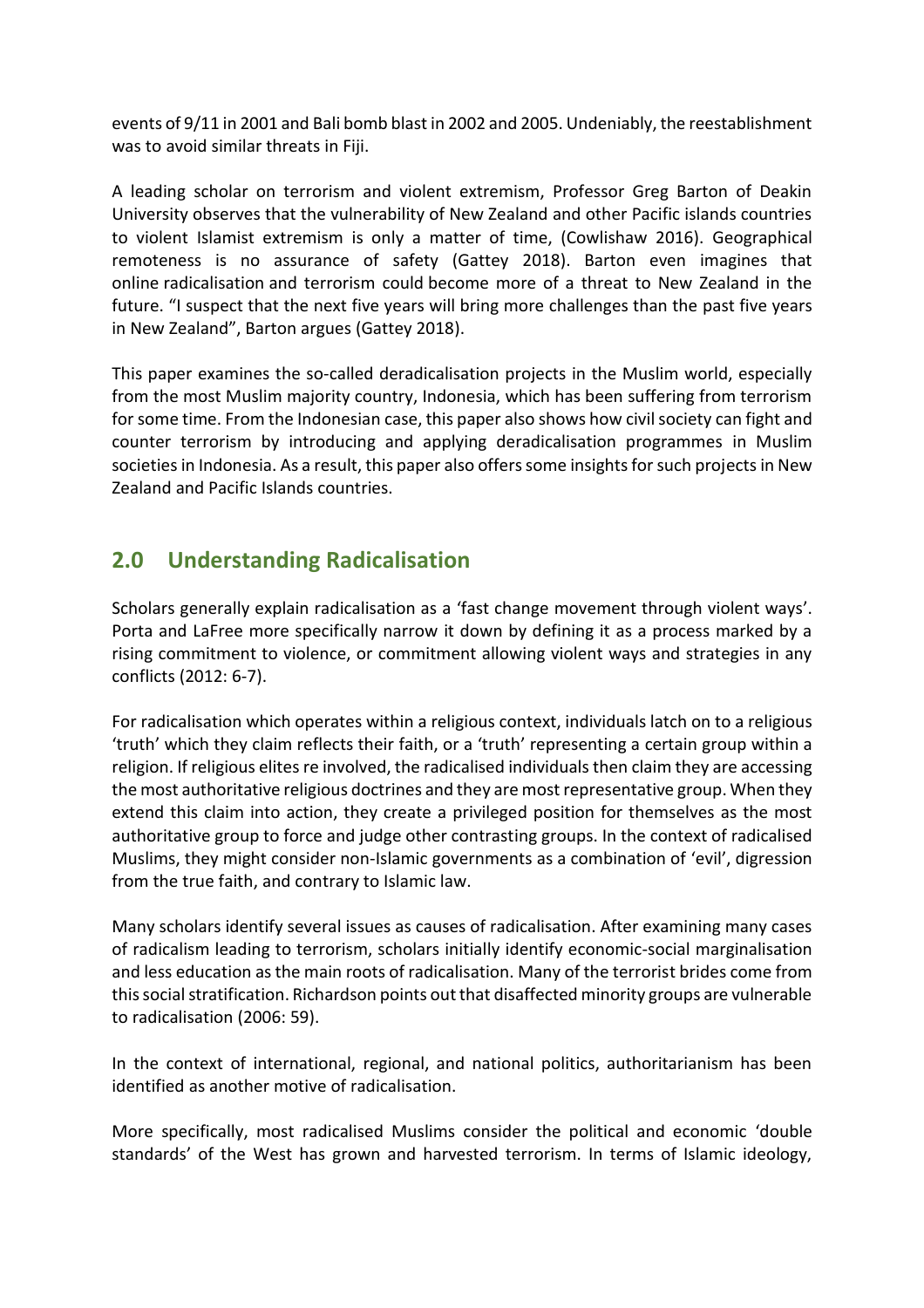Ibrahim and Halaby mention *takfiri* ideology and extreme understanding of jihad as the point of radicalisation (0000). Richardson mentions it as legitimising ideology (2006: 59).

## **Radical and Terrorist Groups**

 $\overline{a}$ 

The process of radicalisation is accelerated by establishing a new radical group or joining an existing one. The groups may link to each other. A person being radicalised must have been exposed to new radical ideas from someone else associated with other radical groups. This is common among those identified as radical.

There are a few terrorist groups closely associated to internal politics within a nation state. Basque Fatherland and Liberty (ETA) in Spain, Communist Party of India (CPI) or Indian Maoist, Revolutionnary Armed Forces of Columbia (FARC) in South America, and Irish Republican Army (IRA) in Ireland are among groups assigned as radical, separatist, and terrorist, and associated with a nation state.

Radical groups have been widely associated with all religions, including Judaism, Christianity, and Islam. Within Christianity, for instance, many recorded groups have been associated with terrorist actions. This includes the Lord Resistance Army in Uganda, the Central Africa Republic Christian Militias, the Christian White Supremacists in America and Canada, the Phineas Priesthood, the Concerned Christians, Christian Srebrenica Army, the Eastern Lightening Church of the Almighty God, the National Liberation Front of Tripura in India, and many more.<sup>2</sup> Including the recent attack in Christchurch. Within Judaism, terrorist groups have included Zealotry, Sicarii, Jewish Defense League (JDL) or Kach and Kahane Chai, Hashomer or Haganah, an so forth. (REF)

Within Islam, a long list of contemporary terrorist groups include Al Qaeda, Islamic State in Iraq and Syria (ISIS) or al-Dawla al-Islamiya fi al-'Iraq wa al-Sham (DAESH), Taliban (Afghanistan), Al Qaeda Islamic Maghreb / Aqim (Algeria), AQAP/Al Qaeda in the Arabian Peninsula (Saudi Arabia), ETIM/East Turkistan Islamic Militant (China, Turkistan), Eritrean Islamic Jihad Movement (Ethiopia), ASG/Abu Sayaf Group (the Philippines), Asbet Al Anshar (Lebanon), Boko Haram (Nigeria), Asyabab (Somalia), Jabhat Al-Nusrat (Syria), Jemaah Islamiya (JI), Jamaah Ansarut Tauhid (AT), Negara Islam Indonesia or Indonesian Islamic State (NII), Mujahidin Indonesia Barat (MIB), Mujahidin Indonesia Timur (MIT) in Southeast Asia.

In the context of Muslim terrorism, they claim to have particular objectives and strategies when establishing the groups or committing terrorist actions. Generally, they aim at legalising the total application of Islamic law. In particular, Al Qaeda and ISIS/DAESH for example aim at establishing an Islamic caliphate to rule the whole world or at least to unite the predominantly Muslim states and countries. In internal Islam contexts, ISIS also has another objective which is to fight against hypocrites and apostates within Muslim society. In more local and nationalist contexts, terrorist groups in the Middle East aim at expelling the Salibis, including Jews, Christians, and Americans from Muslim lands.

<sup>2</sup> [https://www.upworthy.com/a-troll-demanded-a-muslim-man-show-examples-of-christian-terrorists-he](https://www.upworthy.com/a-troll-demanded-a-muslim-man-show-examples-of-christian-terrorists-he-delivered%20Accessed%2020.09.18)[delivered Accessed](https://www.upworthy.com/a-troll-demanded-a-muslim-man-show-examples-of-christian-terrorists-he-delivered%20Accessed%2020.09.18) 20.09.18 (4.14pm).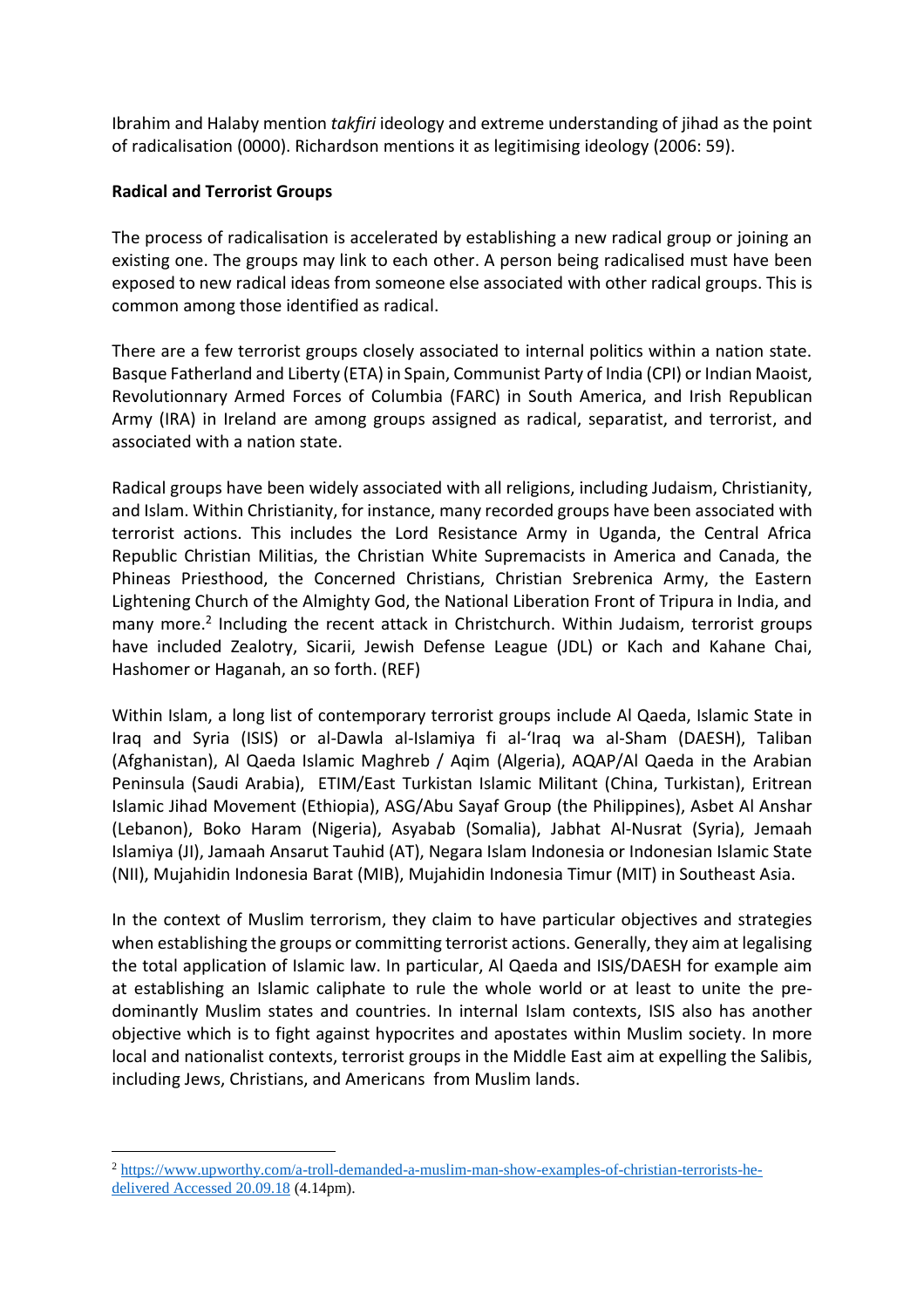In Indonesia, the terrorist groups have different stories and objectives. Due to their political disappointment with the central government of Indonesia, especially regarding the strategic distribution of military posts, the Negara Islam Indonesia (NII) accelerated their resistance by echoing the desire for a total application of Islamic law and the establishment of a real Islamic state in Indonesia. For the Jemaah Islamiya (JI), their goal was to fight against the West , the 'enemy of Islam', and all other interests of the West. They all believe that in order to establish these objectives, they are permitted to commit terrorism, to kill women and children, and to to rob (fay') to finance their activities.

All of these objectives and strategies resulted in a number of terrorist actions across Indonesia. Since 2000, this includes communal/sectarian conflict in Ambon and Poso (1999- 2000), Christmas bomb in 10 cities (2000), Bali bomb 1 (2002), J.W. Marriot 1, Jakarta (2003), Australian embassy, Jakarta (2004), Bali bomb 2 (2005), J.W. Marriot 2 and Ritz Carlton (2009), Jatih Asih plan targeting Indonesian president, Jakarta (2009), terror plan for Bali 3 (March 2012), online MLM hacker in billion rupiah, police murder and bomb terror in Poso, bomb plan against the the Governor of South Sulawesi in Makassar, armed robbery at gold shops and banks, and so forth.



#### **Image 1: Terrorism in Modern Indonesia**

Consequently, all these terrorist actions resulted in a number of executions and arrests across Indonesia. There were about 950 suspected terrorists in the legal system during 2000 to 2014. Ninety-six of them were shot dead on the spot, twelve died in suicide bombings, three were sentenced to death, 74 people were returned after thorough examination, 19 people were in the investigation process, 19 people in litigation, 349 people were sentenced to jail, and about 380 freed after spending years in prison. Moreover, in the context of global jihad during 2014, 60 people and 286 people were arrested in July and October respectively, 514 people were still unidentified, and there were more or less 800 suspected jihadis.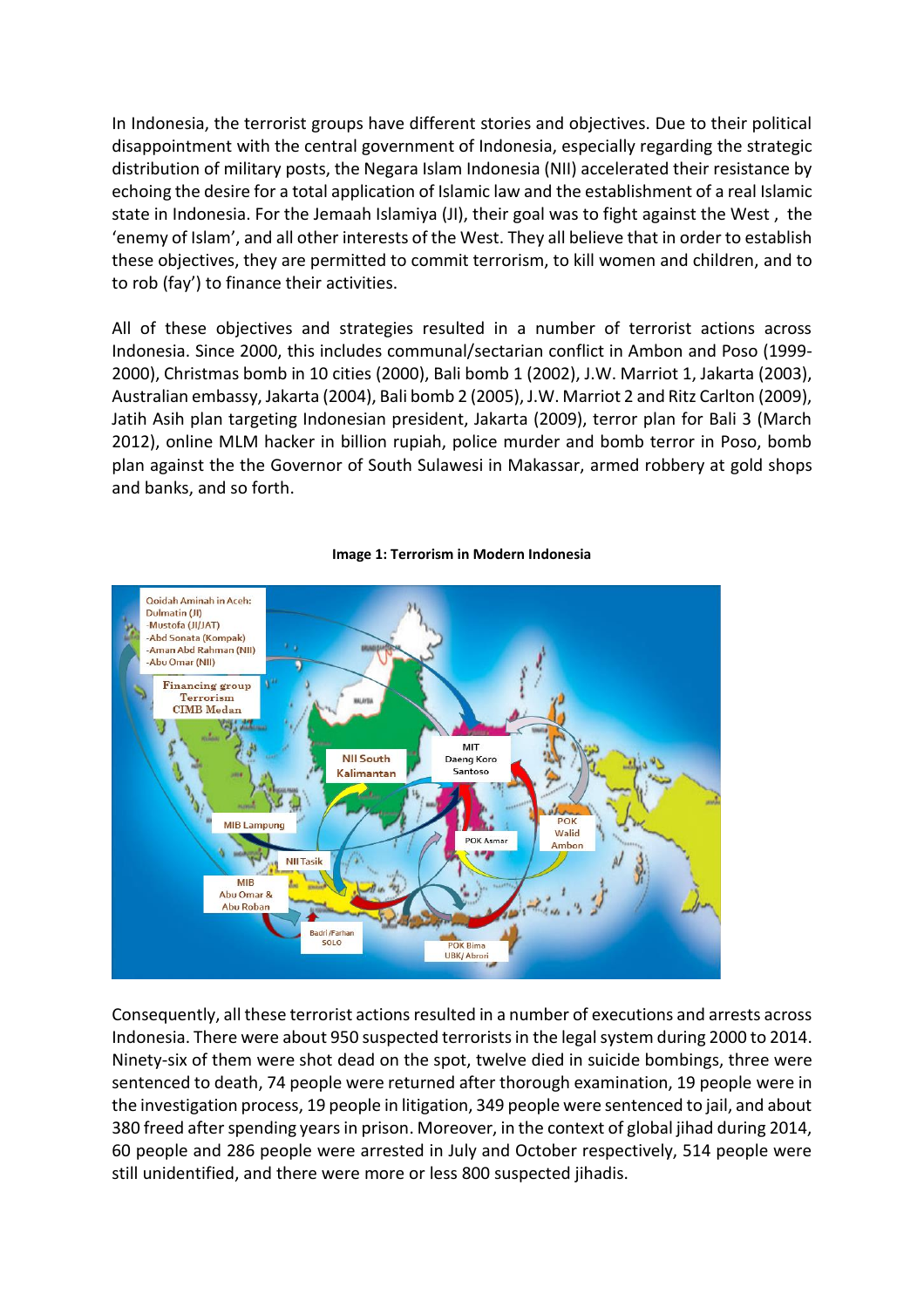

The questions now is how to deal with these 950 suspected jihadis. The death penalty, or even life in prison is not going to work for all 950 suspects, let alone the moral arguments against this. In the specific Indonesian context, the question is what to do with the detained 500 terrorists, or 200 ex-terrorist convicts, or with the 380 terrorism recidivists. We have to focus on prevention in some contexts. The question is how to prevent potentially-influencial groups recruiting more people. And in national context, how do we secure the nation from all threats of terrorism. Authorities in different countries need to design a more systematic strategy to deal with terrorist threats, before they become terrorist actions.

#### **Global Counter-terrorism**

The 2017 Global Terrorism Index (GTI) annually produced by the Institute for Economics and Peace (IEP) is based on the data from the Global Terrorism Database (GTD).

#### It identifies about 170,000 terrorist incidents around the world from 2000 to 2017.

In response, different countries have designed a number of approaches to counter terrorism and radicalism. In hard power context, Sri lanka has applied a military approach (although after the Easter terrorist attacksthis year, it appears its security services and government officials were asleep at the wheel, despite this military approach to dealing with threats). In contrast, the UK has strengthened its law enforcement capacity. Singapore and Malaysia employ special intelligence service to counter terrorism and radicalism. In terms of soft power, many governments apply negotiation (as was done for Independent Aceh Movement or GAM in Indonesia), economic development, counter ideology, counter radicalisation, as well as deradicalisation.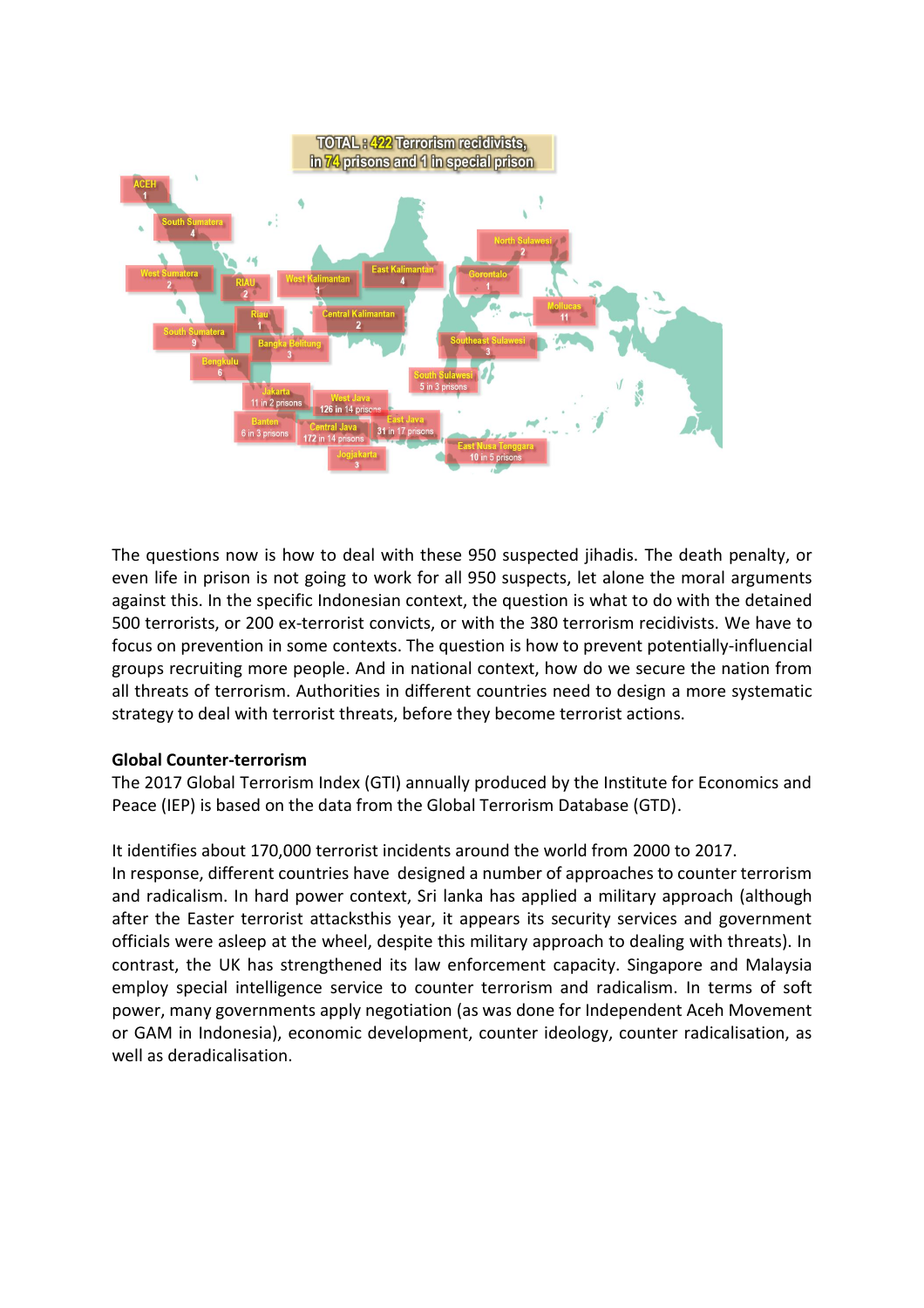## **Image 1: Global Terrorism Index 2017**



The UK authorities introduced the 'Prevent' initiative as a counter-terrorism programme in 2003. It aims at stop people from becoming terrorists or supporting terrorism in the first place. The programme sets out to prevent people from networking or connecting with terror groups. In 2017, the initiative has been expanded to anticipate the danger of radicalisation among young children or teens in vulnerable situations.

The United States also introduced a prevention programme called Counter Violent Extremism (CVE). It was a response to a perceived increase in radicalization among Muslim citizens in the U.S. As an "effort to reduce the number of terrorist group supporters through non-coercive means", the CVE is expected to be broad enough to cover all general efforts, and narrow enough to exclude support for other kinds of violent organisations (insurgent groups or gangs). The CVE also aims to resist coercive kinds of "countering" such as arrest, or ultimately lethal targeting or even war. It is an acknowledgement of the spectrum of support to terrorist ideology, ranging from 'lone wolves' to bona fide members of terrorist groups, including lawabiding supporters (sympathisers) and law-breaking supporters. In other words, the CVE is specifically designed to reduce the number of sympathisers and demobilise supporters; to reduce the number of people vulnerable to becoming sympathisers; and as a response to a perceived increase in radicalisation among Muslim citizens.

Another programme of deradicalisation has been introduced as Risk Reduction Initiatives (Horgan & Braddock (2010; 2009).

# *2.1 Defining Deradicalisation*

The approaches above could be considered as 'deradicalisation'. However, it is not always that simple. In general, deradicalisation shares the same connotation as counter-terrorism. But deradicalisation is more specific and more personal when dealing with prevention amongst vulnerable people drawn to support radical ideas and actions. It also deals with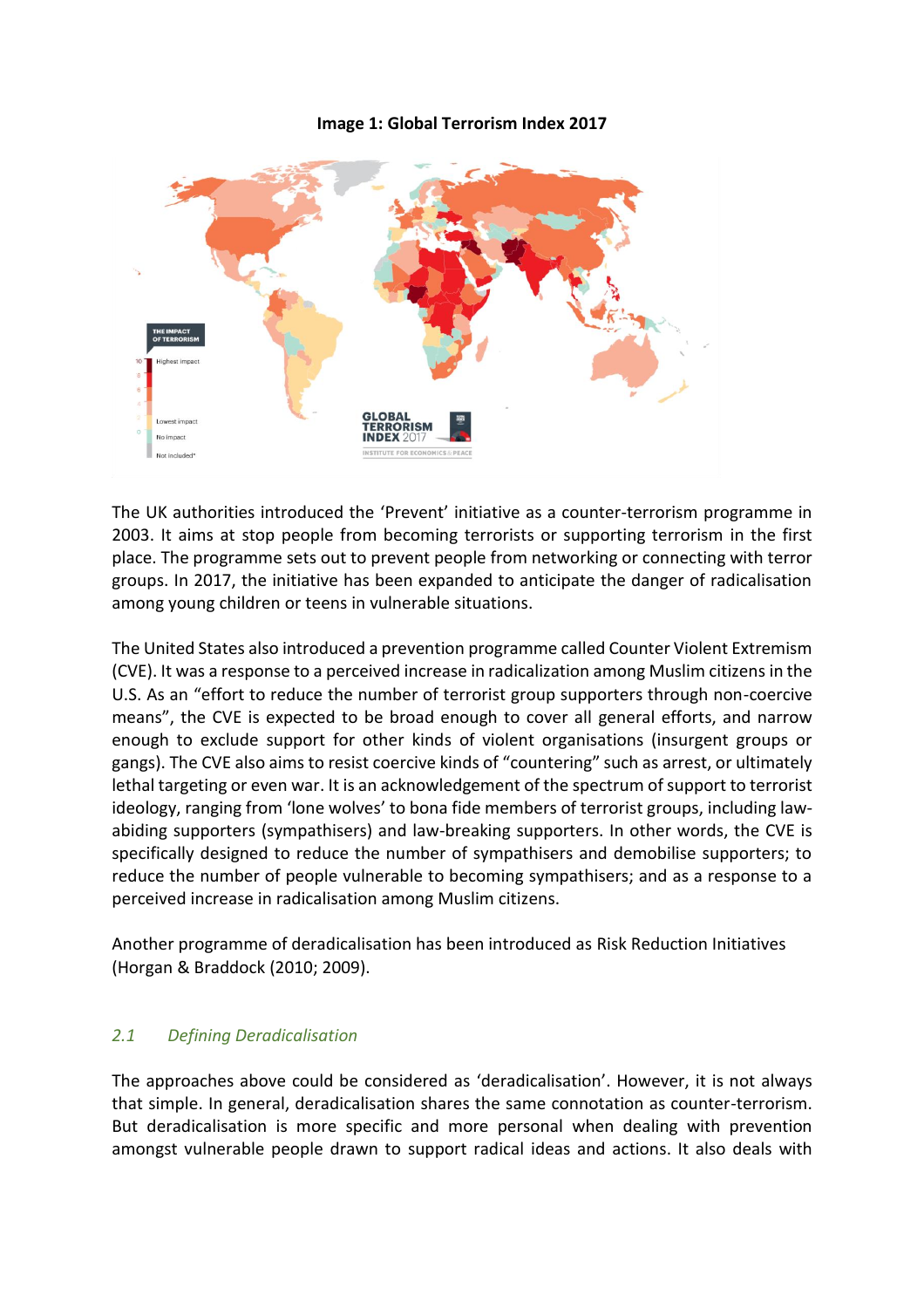changing ideology among terrorists. Deradicalisation needs to be implemented when appropriate, and on a case by case basis.

Radicalisation is easily understood as a process signified by an increasing commitment to violence, or commitment to allow any violent ways and strategies in any conflict. The process may include changes in faith, feeling, and behaviour which increasingly justify violence. Radicalisation covers two closely connected elements - action and attitude. But one doesn't always lead to the other. Radical behaviour or attitudes, don't always lead to violent actions. The processes of radicalisation must be understood analytically as they might be directed to different orientations and mechanisms, following different frameworks, and contextual to their socio-political settings.

Deradicalisation includes all efforts to transform thinking and belief from radical ideas and ideology to non-radical ideas through various multi and interdisciplinary disciplines (religious, social, and cultural) for people who are potentially influenced or have been influenced by a radical creed.

Deradicalisation approaches have some different strategies when dealing with the target as a group and as an individual. The organisation, group, or cell, demand particular approaches as they include the elites and members, institutionalised ideology, and unique characters from other groups. Meanwhile, the individuals should be approached personally via all mechanisms available, such as education, economy, and socio-religious lives. In this regard, when dealing with a group, the collective deradicalisation can be seen as disarmament, demobilisation, and re-integration. When dealing with individuals, deradicalisation could take the forms of role change, disengagement, and self-deradicalisation.



#### **Image 2: Approaches of Deradicalisation**

Scholars have discussed the intersection between deradicalisation and disengagement. While the latter is generally considered as separating a person from radical actions and cutting off the chain of radical groups, and therefore is a short-term project, the former as an effort at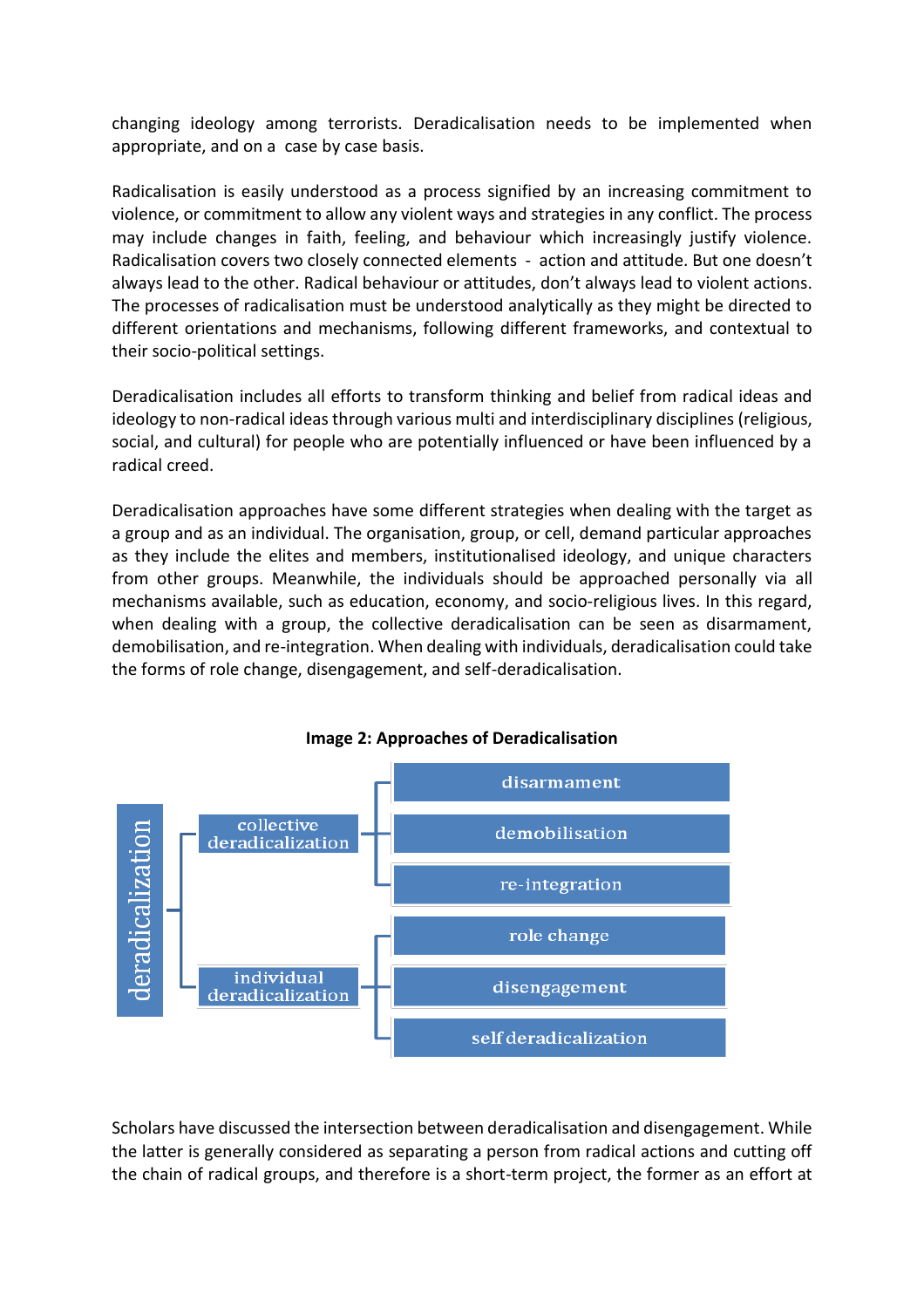cognitive change or to moderate the radical ideology - and these are long term programmes. Scholars have described the deradicalisation work at an Ideological level (Barrett & Bokhari 2009; Boucek 2008; Abuza 2009), which can be abstract and difficult to measure the success.

# **3.0 Deradicalisation in Indonesia**

Indonesia has experienced the development of approaches and methods of counterterrorism. These developments are closely linked with different regimes ruling at diferent times. In the 'Old Order' (1954-1965) era, the central government employed a military approach to anyone or groups condemned as terrorists, separatists, or rebels. The government of the 'New Order' (1966-1998) used Intelligence service for counter-terrorism. In this regard, the government through Badan Intelijen Nasional or the National Intelligence Agency (BIN) and Badan Koordinasi Pertahanan Nasional or the National Defence Coordination Agency (Bakortanas) were authorised to take necessary actions in the framework of counter-terrorism.

The government of the 'Reformation Era' (1998 onward) has a different story. It initially focuses on law enforcement to counter-terrorism. However, during 1998-2002 it now uses few government units including military, police, intelligence, and eventually Badan Nasional Penanggulangan Terorisme or the National Agency for Counter-terrorism (BNPT). In the last decade, the counter-terrorism and deradicalisation are entirely coordinated by the BNPT.

The BNPT is responsible directly to the President, on the same level as other ministers. However, the Head of the BNPT is not regarded as a member of the presidential cabinet. There are three deputies under the Head of the BNPT. They are the Deputy One of Prevention, Protection, and Deradicalisation, the Deputy Two of Prosecution and Capacity Building, and the Deputy Three of International Relations. Under these deputies, there are directorates dealing with particular issues within the deputies. The Directorate of Deradicalisation is responsible for designing and applying the deradicalisation programme.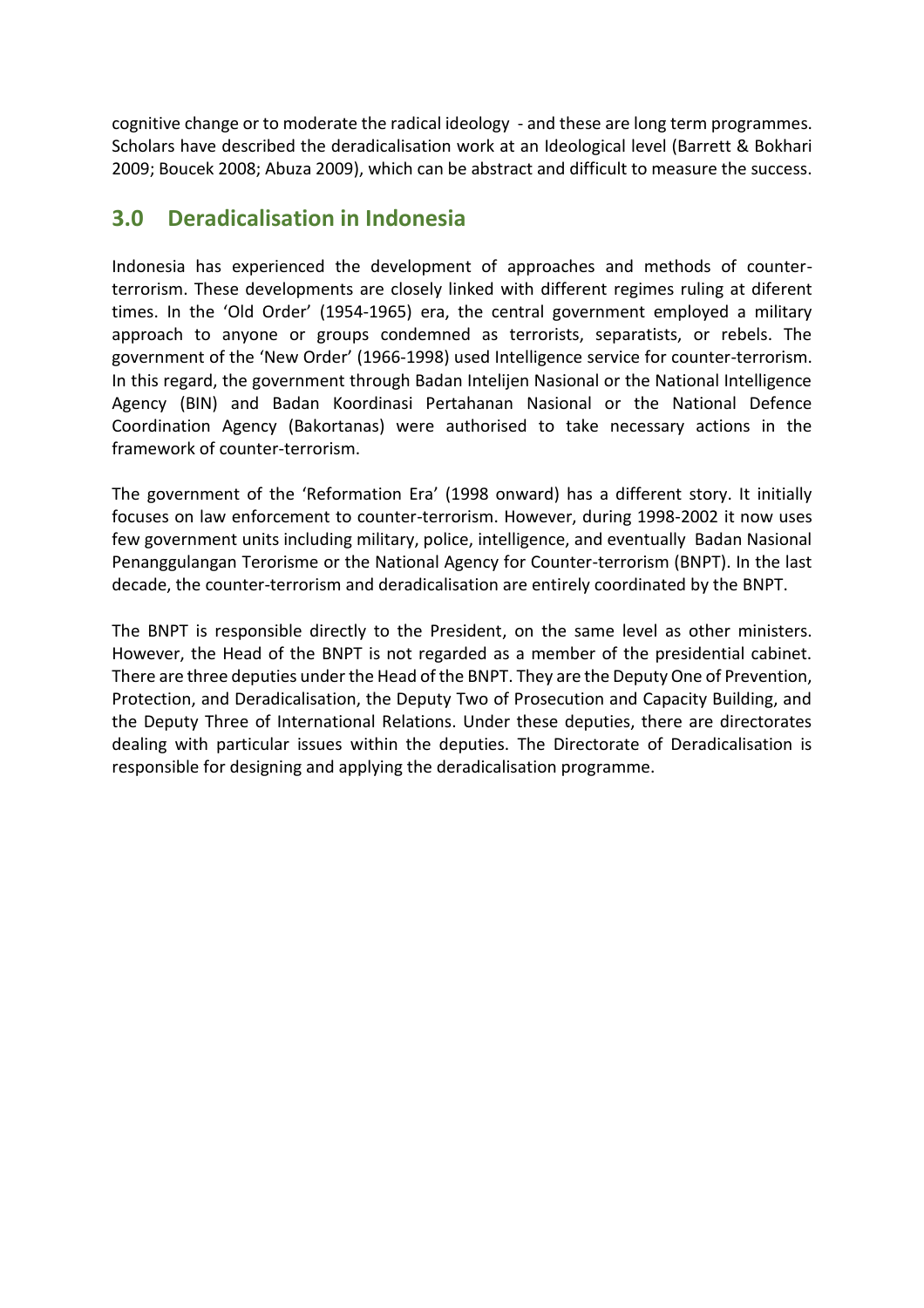

To support the BNPT's programmes, there is another structure just under the Head called an Expert Group that is expected to suggest academic opinions about the projects. The Expert Group consists of academics, public intellectuals, religious elites, and researchers. The BNPT has also established two task units namely Task Unit of Prevention under the Deputy One, and Task Unit of Prosecution under the Deputy Two. In order to extend its role to the provinces, the BNPT has formed Forum Komunikasi Penanggulangan Terorisme or Communication Forum for Counter-terrorism (FKPT) across Indonesia.

The BNPT and its stakeholders have collaborated and designed the national strategy for counter-terrorism which includes all levels of society that might be vulnerable for radicalisation and terrorism activities. This strategy has been specifically designed after conducting short- and long-term thorough research on the same approaches and policies from other countries that have been suffering from terrorism.

The BNPT has categorised levels of society to be approached in different ways to counterradicalism. These categories include the Core, the Militant, the Supporters, the Sympathisers, and the Community in general. The Core layer is identified as the intellectual actor behind the terrorism activities. This could be spiritual and religious elites, or simply the political or arm force leaders within the terrorist groups. They are described as 'the brain' who doesn't usually get involved in the technicalities of bombing or suicide bombs. Some of them manoeuvre individually or within their group, and institutionally by networking with other similar groups. They are considered the most dangerous layer and the biggest threat as they keep producing new generations of radicals.

The Militant is understood as the second layer who execute terrorist actions. They act as the *avant garde* of terror. They have no fear of death, being captured and sentenced to death or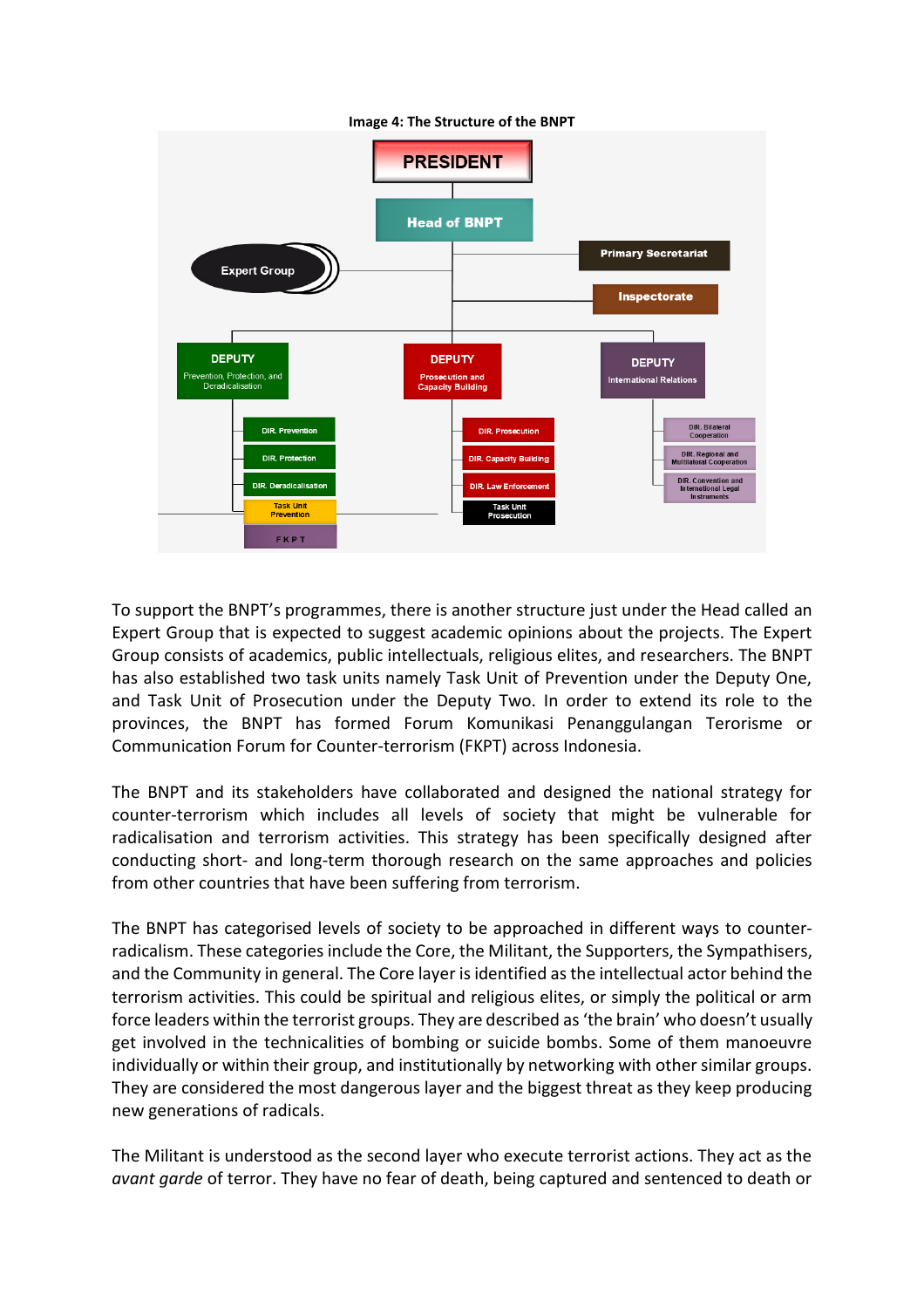imprisonment. They are generally youth recruited by the key elite from the Core layer. They are sometimes called "the bride or the groom" of terror. Slightly different, the Supporter layer consists of individuals or groups who voluntarily provide supporting mediums for the terrorist actions which include training, funding and hiding place for the terrorists. The share the radical ideology with the Militant and the Core layers. The success and the failure of a terrorist action is determined by the availability of supporting resources including finance, bomb making materials, arms, media recruitment, and training camps.



The Symphatiser layer constitutes groups and individuals who share the same radical ideas and ideology and potentially provide backings for terrorist groups, but they are not directly involved in such activities. As an indirect threat, they often facilitate the dissemination of radical ideas and thoughts. The Community in general is the people who are vulnerable to be radicalised in certain ways and approaches. This layer might be aware or unaware of the process of radicalisation through the knowledge they are absorbing via their community.

The core, militant, supporter, and sympathiser layers are the real target of the supervised deradicalisation programmes. They are the target of these programmes as they all have been identified as having radical ideas and thoughts. If these layers are broken down, they will include the terrorists, ex-terrorists, terrorism recidivists, potential radicals, networks and family members of terrorists. Meanwhile, the community layer will be approached through counter-radicalisation and prevention programmes.

For BNPT, the deradicalisation and counter-radicalisation programmes are included under the soft approach. The latter covers the increase of awareness and prevention force, as well as media literacy, while the former deals with the supervision of the terrorists, ex-terrorists, terrorism recidivists, potential radicals, networks and the family members of terrorists. In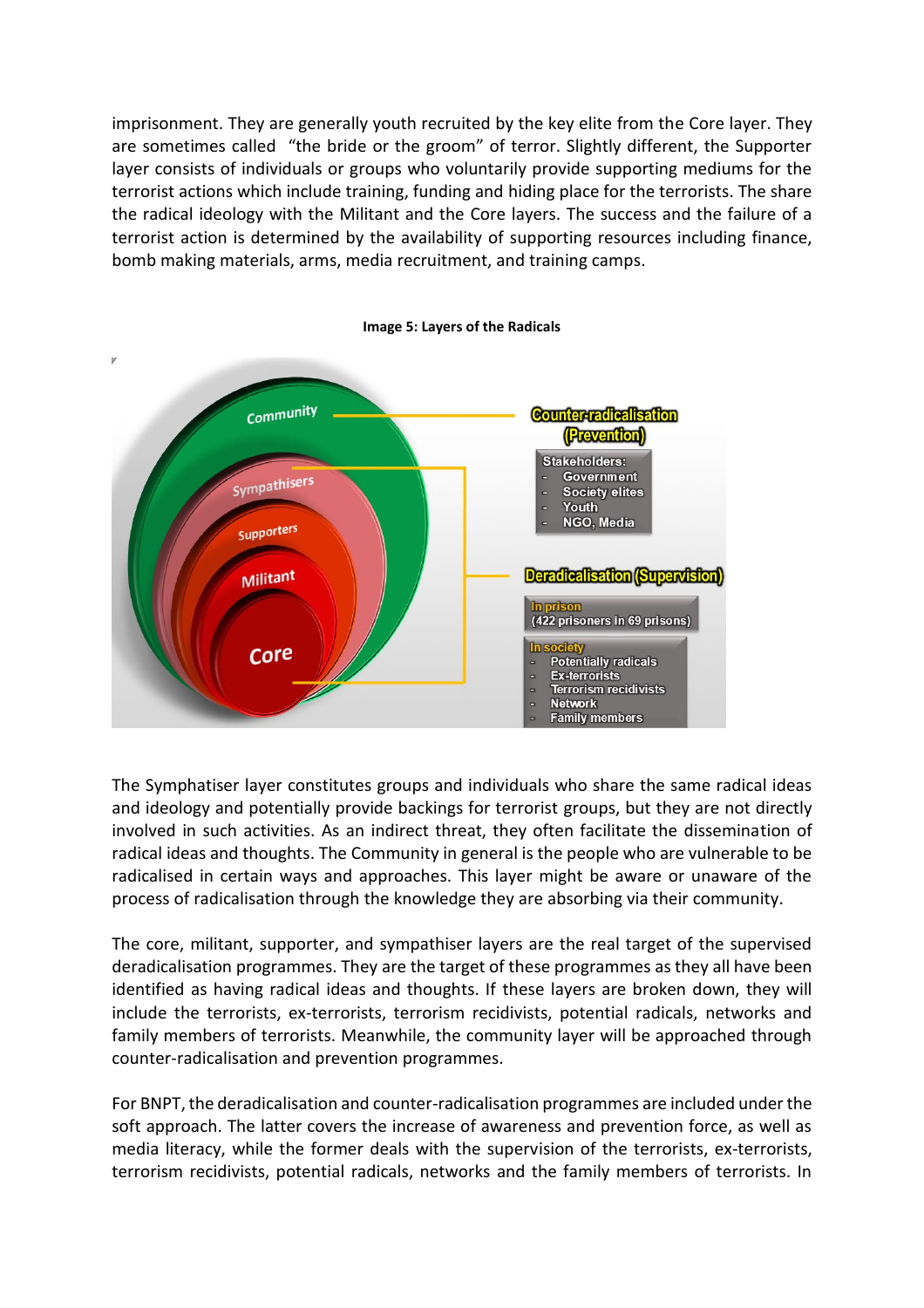general, the deradicalisation programme will be defining targeted groups, mapping the levels of radicalism, and understanding motives and the links between particular groups. Conversely, the hard approach will be implemented as law enforcement, intelligent operation, the '88 special force', and general counter-terrorism approaches.

#### **Civil Society and Deradicalisation: Preventing not Accusing**

Any government cannot work alone when in the area of counter-terrorism. It must be a collective work. International cooperation for counter-terrorism has been established. This could include regional and international collaboration. Information is exchanged, and support given to other countries by disclosing any suspected individuals, groups, and networks in other countries. Intelligence unit and security officers of each country also work together under these frameworks.

In the national context, government bodies coordinate and collaborate with other agencies and other non-government organisations. In Indonesia, the government that is represented by the BNPT coordinates with other government agency, socio-religious organisations (SRO), educational institutions (universities and schools), Non-Governmental Organisation (NGO) or Civil Society Organisation (CVO), as well as community in general. For the sake of this paper, the following will focus on the collaboration of the BNPT and socio-religious organisations (SRO), Non-Governmental Organisation (NGO) or Civil Society Organisation (CVO).

In Indonesia, the socio-religious organisations (SRO) have been the best counterpart for the government agency in counter-terrorism generally and deradicalisastion programmes in particular. The SRO have direct links to their constituents on the ground, outnumering any other organisation. Their constituents also tend to listen to whatever the religious leaders say, as respected public figures.

In addition the SRO also manages educational and media institutions across Indonesia. The educational institution covers kindergarten to university education all over Indonesia. They also have media outlets as their medium of socialisation and religious messaging.



#### **Deradicalisation - in Denmark – Indonesia – Fiji**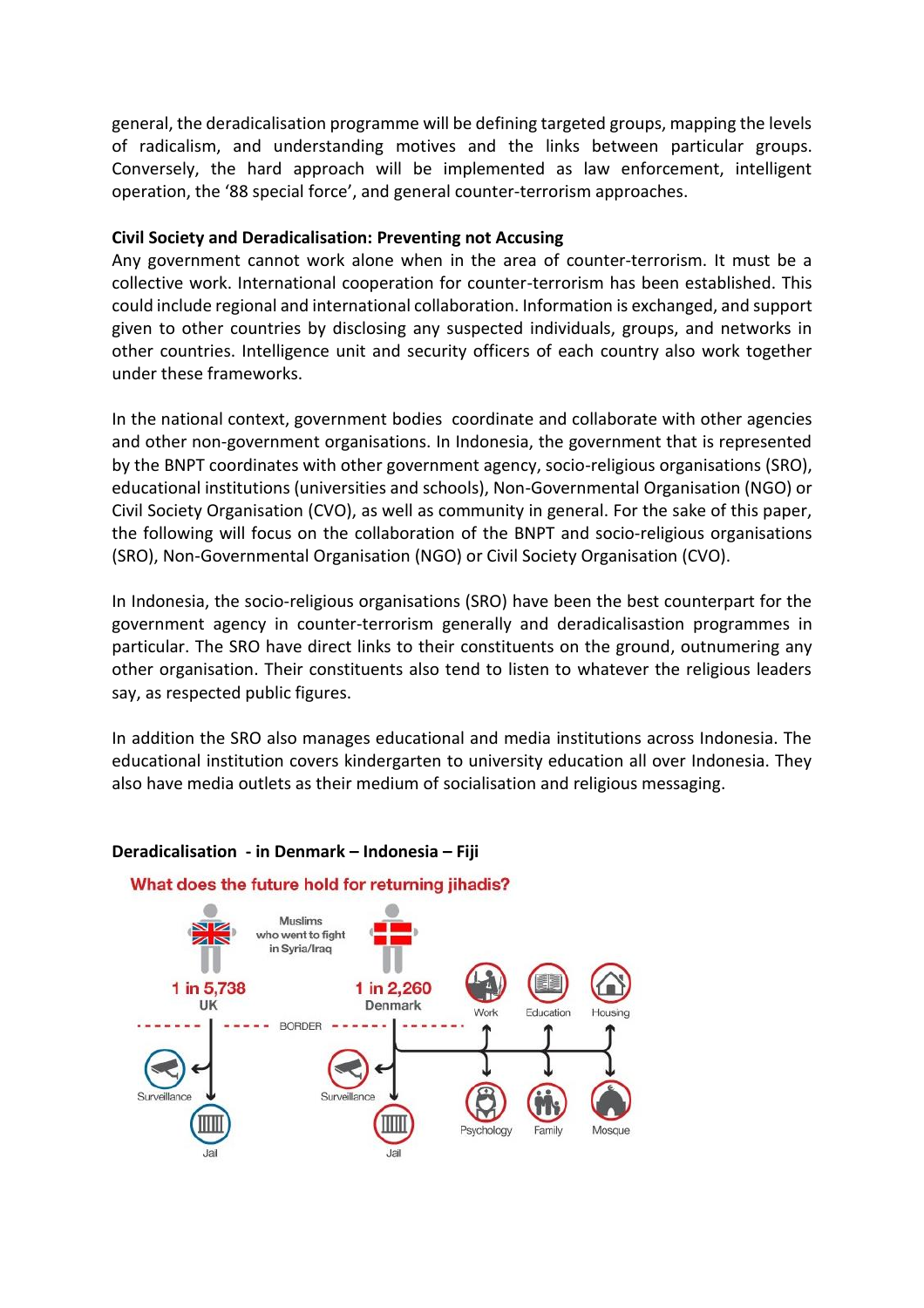# **4.0 Deradicalisation for New Zealand and the Pacific**

With the small number of Islamists terrorism in New Zealand and the Pacific, one might think that these regions do not need deradicalisation programmes.

As described above, deradicalisation is also about prevention initiatives. While the former might be specifically directed to people having been radicalised, the latter could be designed for potentially vulnerable people and communities in general.

However, the deradicalisation programmes are different from one country to another. In the 2013 "Conference Fighting Terrorism for Humanity: A Conference on Roots of Evil", the former Secretary General of the United Nations, Kofi Annan highlighted that counterterrorism must understand its roots in each community, as it is a product of its socio-political circumstances. In addition to other multidisciplinary approaches, terrorism is always based on its genealogy and history. Annan argued that terrorism is always linked to its each unique history (Creenshaw, 1981). Therefore, such understanding of terrorism and deradicalisation in New Zealand and the Pacific must be linked to their region locality.

For more information and a copy of the full paper please email **Faried F. Saenong** directly at faridsaenong@yahoo.com.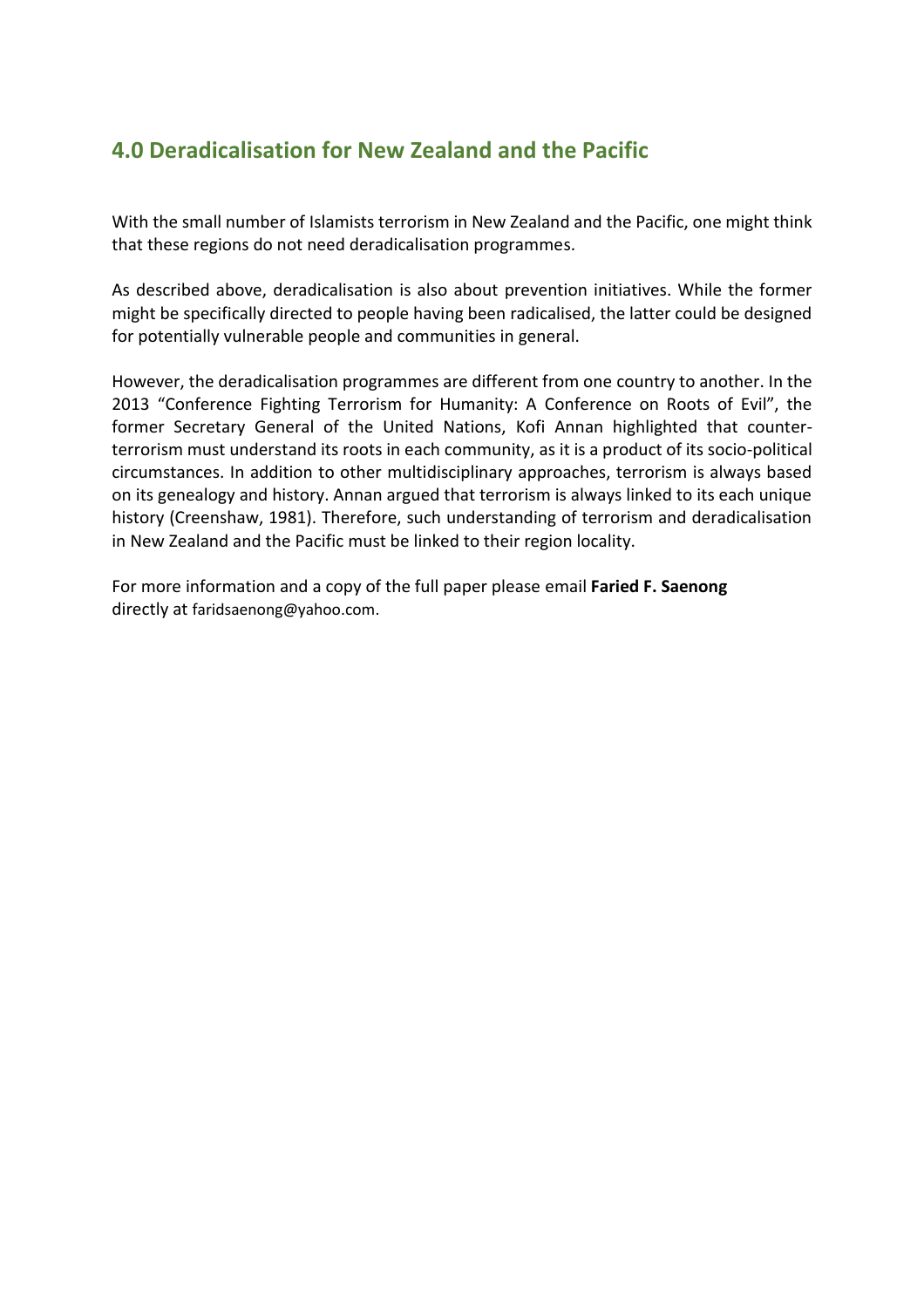## **Bibliography**

BEATH, Lance

2012 Terrorism and Counter-terrorism. In Te Ara - The Encyclopedia of New Zealand. https://teara.govt.nz/en/terrorism-and-counter-terrorism. Accessed 11.9.18 (4.23pm).

AHMED, Akbar S.

1992 *Postmodernism and Islam: Predicament and Promise*, London: Routledge.

CRENSHAW, Martha.

1981 "The Causes of Terrorism" dalam *Comparativr Politics*, Vol. 13, No. 4, h. 379-399. ESPOSITO, John L.

2006 "What Makes a Muslim Radical?" dalam [http://www.foreignpolicy.com/](http://www.foreignpolicy.com/%20articles/2006/11/15/what_makes_a_muslim_radical)  [articles/2006/11/15/what\\_makes\\_a\\_muslim\\_radical](http://www.foreignpolicy.com/%20articles/2006/11/15/what_makes_a_muslim_radical) diakses pada 29 Mei 2013

GUPTA, Dipak., Kusum Mundra.

- 2005 "Suicide Bombing as a Strategic Weapon: An Empirical Investigation of Hamas an Islamic Jihad" dalam *Terrorism an Political Violence*, 17 (4), h. 573-598.
- SIMCOX, Robin, Hannah Stuart danHouriya Ahmed.
	- 2010 *Islamist Terrorism: The British Connections*, London: The Centre for Social Cohesion.

United Nations Office of Drugs and Crime.

2012 *The use of the Internet for Terrorist Purposes*, New York: United Nations

# <http://www.un.org/News/Press/docs/2003/sgsm8885.doc.htm>

# **News**

["Regime Revives Fiji Spy Agency"](http://www.fijitimes.com/story.aspx?id=82492), *Fiji Times*, 28 February 2008.

# CLARKSON, David

2018 "Kiwi Teenager Radicalised Online Planned Mass Killing 'for Allah'". https://www.stuff.co.nz/national/crime/101480988/Kiwi-teenager-radicalisedonline-planned-mass-killing-in-Christchurch-for-allah. Accessed 11.9.18 9.08am).

# COWLISHAW, Shane

2016 "Only a Matter of Time before Terrorism Reaches New Zealand, Expert warns". https://www.stuff.co.nz/national/politics/83717317/Only-a-matter-of-timebefore-terrorism-reaches-New-Zealand-expert-warns. Accessed 11.9.18 (3.50pm).

# DENNETT, Kelly

2016 "Men Sentenced for Islamic State Propaganda". https://www.stuff.co.nz/auckland/81376652/man-sentenced-for-islamic-statepropaganda. Accessed 11.9.18 (3.27pm).

GATTEY, Megan

2018 "How Ordinary People are Radicalised Onlineto Become Terrorists". https://www.stuff.co.nz/national/101491681/how-ordinary-people-areradicalised-online-to-become-terrorists. Accessed 11.9.18 (3.54pm).

# HALLETT, David